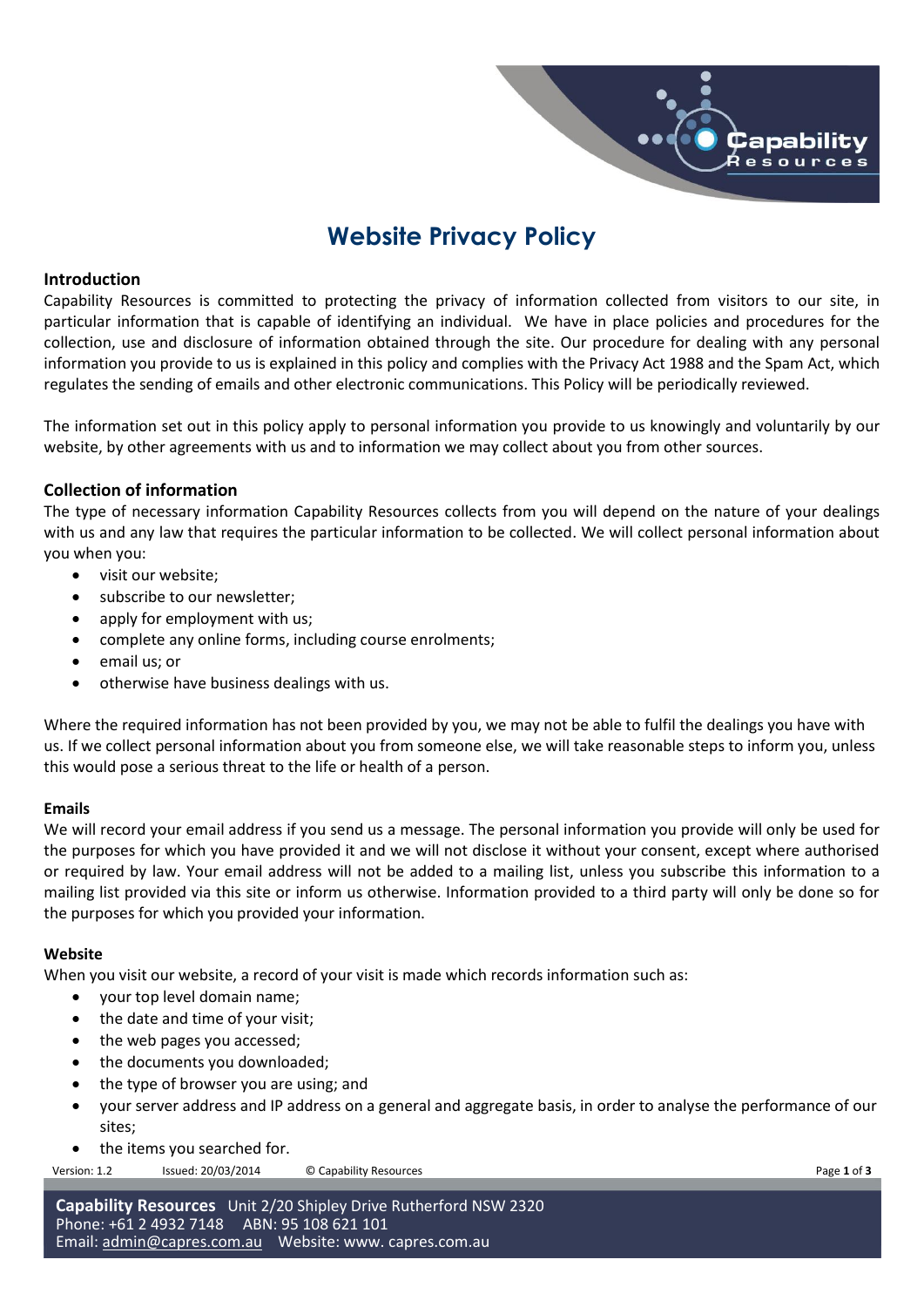

This data is used completely anonymously in order to determine the amount of people who visit our sites and the most frequently used sections of our sites. This enables us to continually update and refine our site. If you use any forms on the website to send an email to someone at Capability Resources, a record will also be made of your email address.

The Capability Resources website may contain links to other sites and Capability Resources is not responsible for the privacy of those sites.

#### **Sensitive information**

Capability Resources will only collect sensitive information about you when you have consented; the collection is required by law or is necessary for legal purposes.

#### **Use of information**

Capability Resources may use the information collected in the following manner:

- for statistical analysis:
- for our database maintenance;
- for continual improvement of our website;
- to respond to any email inquiries;
- to notify you of any upcoming marketing, training, or other events;
- for quality control;
- for systems administration;
- for compliance purposes;
- to receive services from you or your employer; and
- for employment purposes;
- as required by any law; or
- for enrolment purposes.

We will only publish personal information on this site if it has been collected for this purpose with your express knowledge, and if you have consented to the disclosure. When giving such consent you should be aware that information published on this site is possibly accessible by users globally, that it will be indexed by search engines and that it may be copied and used by any web user. This means once the information is published on this site, we will have no control over its subsequent use and disclosure.

If you have previously provided your name to Capability Resources for information about the products and services we provide, you are able to request that your name be removed by sending an email to [admin@capres.com.au](mailto:admin@capres.com.au) advising us that you do not wish to receive further information from us.

#### **Access to information**

If you wish to obtain access to information that Capability Resources has collected about you through its website, you should contact us by email[: admin@capres.com.au](mailto:admin@capres.com.au) or phone +61 2 4932 7148.

In particular circumstances, Capability Resources may otherwise refuse your request for access to your personal information. If access is refused, Capability Resources will provide you with a written reason for refusal.

Version: 1.2 Issued: 20/03/2014 © Capability Resources Page **2** of **3**

**Capability Resources** Unit 2/20 Shipley Drive Rutherford NSW 2320 Phone: +61 2 4932 7148 ABN: 95 108 621 101 Email: [admin@capres.com.au](mailto:admin@capres.com.au) Website: www. capres.com.au